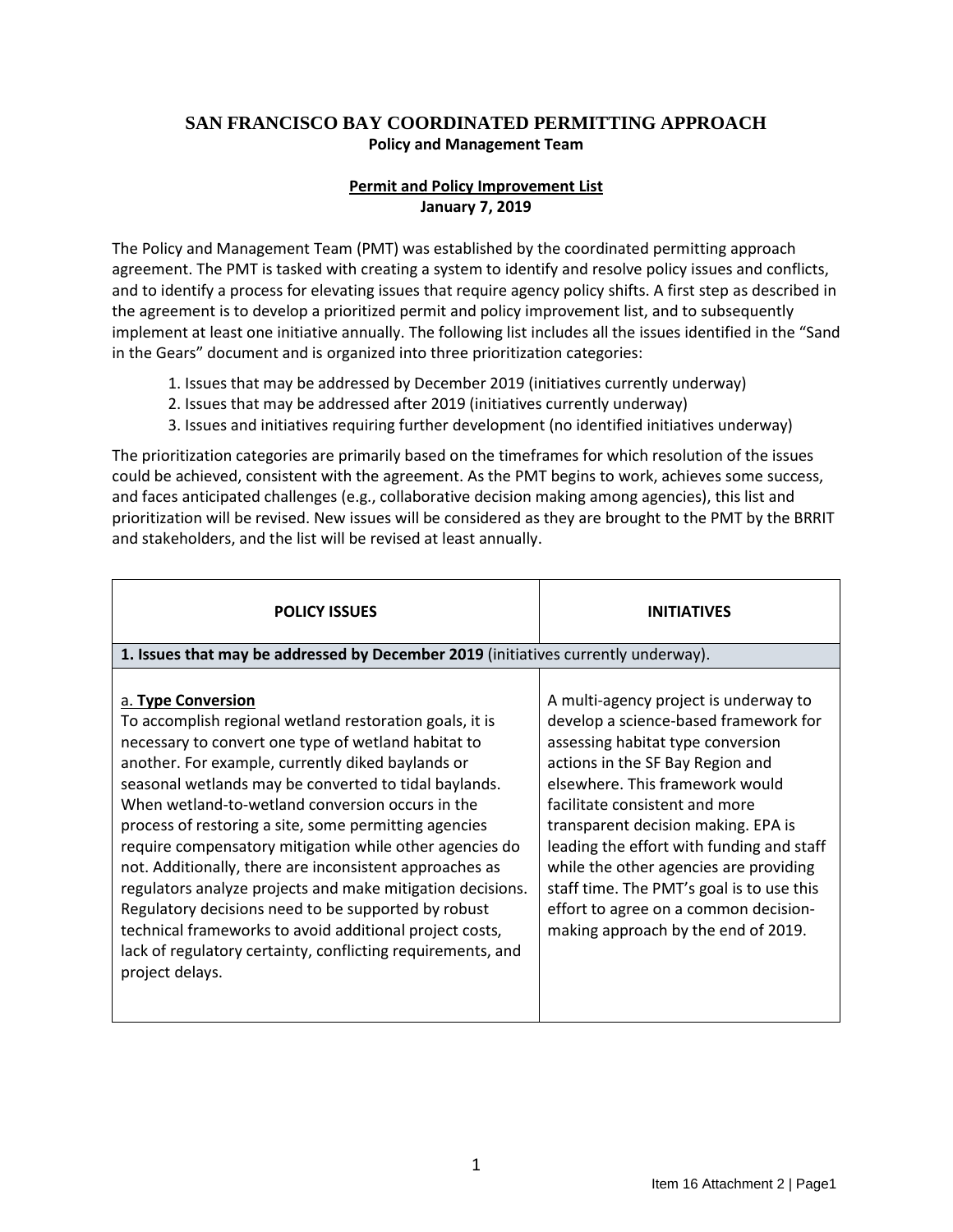| <b>POLICY ISSUES</b>                                                                                                                                                                                                                                                                                                                                                                                                                                                                                                                             | <b>INITIATIVES</b>                                                                                                                                                                                                                                                                                                                                                                                                                                                                                                                                                                                                                                                                                                                                       |  |
|--------------------------------------------------------------------------------------------------------------------------------------------------------------------------------------------------------------------------------------------------------------------------------------------------------------------------------------------------------------------------------------------------------------------------------------------------------------------------------------------------------------------------------------------------|----------------------------------------------------------------------------------------------------------------------------------------------------------------------------------------------------------------------------------------------------------------------------------------------------------------------------------------------------------------------------------------------------------------------------------------------------------------------------------------------------------------------------------------------------------------------------------------------------------------------------------------------------------------------------------------------------------------------------------------------------------|--|
| 1. Issues that may be addressed by December 2019 (initiatives currently underway), CONTINUED                                                                                                                                                                                                                                                                                                                                                                                                                                                     |                                                                                                                                                                                                                                                                                                                                                                                                                                                                                                                                                                                                                                                                                                                                                          |  |
| b. Fill for Habitat<br>Habitat transition zones (e.g., ecotone slope<br>levees, high tide refugia) and other habitat<br>features, (e.g., nesting bird islands) are<br>important features that provide sea level rise<br>resilience. Creating these features requires fill<br>in wetlands or open water, an activity that is<br>limited by some agencies and that often<br>triggers mitigation. Filling areas of existing<br>habitat is linked to habitat conversion issue<br>described above as it converts habitat from one<br>type to another. | The PMT will consider multiple efforts that address<br>this policy issue. Currently, the initiatives described<br>here are underway and the PMT should coordinate<br>with the agencies leading those efforts.<br>The Water Board recently completed grant-funded<br>work to look at policies that may lead to Basin Plan<br>amendments. Those efforts are likely to extend<br>beyond 2019. In the meantime, the Water Board is<br>evaluating its ability to address the issue using<br>existing policies.                                                                                                                                                                                                                                                |  |
|                                                                                                                                                                                                                                                                                                                                                                                                                                                                                                                                                  | On July 20, 2017, BCDC approved consideration of<br>an amendment to the San Francisco Bay Plan to<br>allow additional fill policies for habitat projects. The<br>amendment process is now underway, supported<br>by the Commission's Bay Fill Policies Working<br>Group, a committee of 5 Commissioners, including<br>Water Board, EPA, and USACE representatives.<br>Water Board, EPA, and USACE representative<br>participation is intended to facilitate crosswalk<br>policy discussions between BCDC and these<br>agencies, specifically Clean Water Act Section 401<br>and 404 permitting. Coordination with the PMT<br>would assist in creating permit consistency. The<br>Bay Plan amendment process is scheduled for<br>completion in late 2019. |  |
| c. Elevation and Resolution of Issues<br>While the PMT has begun to develop process<br>for both the BRRIT and itself, it has not yet<br>discussed or created an agreed-upon process<br>for resolving issues elevated to the PMT from<br>the BRRIT. This process will necessitate<br>consideration of each agency's law, policies,<br>and authority. A decision-making process must<br>be identified and agreed upon by the PMT prior<br>to elevating issues.                                                                                     | The PMT has initiated this discussion and will likely<br>have framework in place by the second quarter of<br>2019.                                                                                                                                                                                                                                                                                                                                                                                                                                                                                                                                                                                                                                       |  |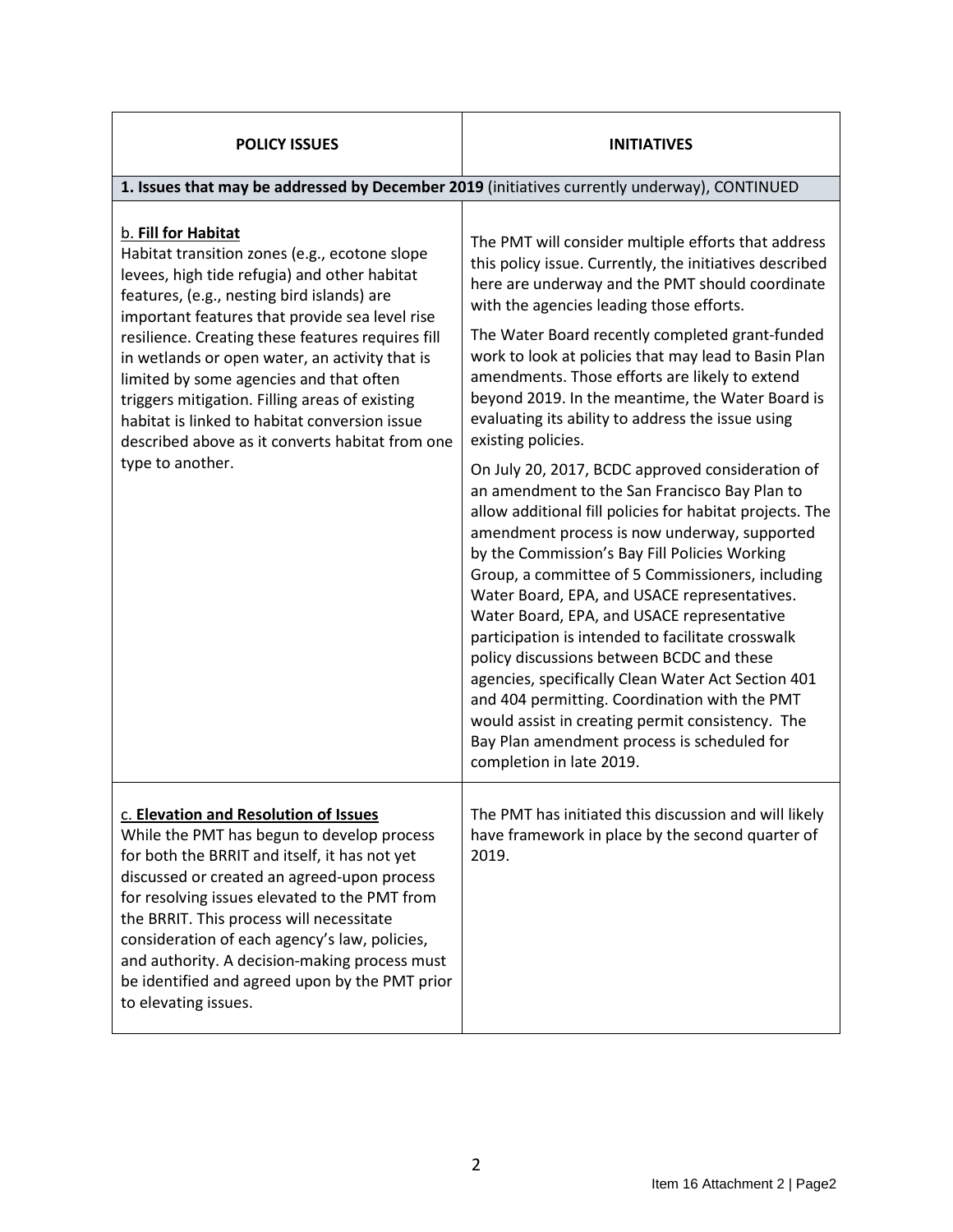| <b>POLICY ISSUES</b>                                                                                                                                                                                                                                                                                                                                                                                                                                                                                                                                                                                                                                                                                                                                                                                                     | <b>INITIATIVES</b>                                                                                                                                                                                                                                                                                                                                                                                                                                                                                                                                                                                                                                                                                                                                                                                                                                                                                                                                                                                                                                                                                                                                                                                                                                                                                                                                                                                                                                           |  |
|--------------------------------------------------------------------------------------------------------------------------------------------------------------------------------------------------------------------------------------------------------------------------------------------------------------------------------------------------------------------------------------------------------------------------------------------------------------------------------------------------------------------------------------------------------------------------------------------------------------------------------------------------------------------------------------------------------------------------------------------------------------------------------------------------------------------------|--------------------------------------------------------------------------------------------------------------------------------------------------------------------------------------------------------------------------------------------------------------------------------------------------------------------------------------------------------------------------------------------------------------------------------------------------------------------------------------------------------------------------------------------------------------------------------------------------------------------------------------------------------------------------------------------------------------------------------------------------------------------------------------------------------------------------------------------------------------------------------------------------------------------------------------------------------------------------------------------------------------------------------------------------------------------------------------------------------------------------------------------------------------------------------------------------------------------------------------------------------------------------------------------------------------------------------------------------------------------------------------------------------------------------------------------------------------|--|
| 2. Issues that may be addressed after 2019 (initiatives currently underway).                                                                                                                                                                                                                                                                                                                                                                                                                                                                                                                                                                                                                                                                                                                                             |                                                                                                                                                                                                                                                                                                                                                                                                                                                                                                                                                                                                                                                                                                                                                                                                                                                                                                                                                                                                                                                                                                                                                                                                                                                                                                                                                                                                                                                              |  |
| a. Wetland Monitoring<br>Regulatory agencies include<br>monitoring requirements in their<br>permits to evaluate project success.<br>However, there can be a lack of<br>consistency between these<br>monitoring requirements. The cost of<br>monitoring requirements can be<br>burdensome and associated funding<br>is difficult to obtain. Large scale,<br>long-range restoration projects have<br>greater levels of uncertainty related<br>to timing and successful habitat<br>outcomes, especially in light of<br>climate change and sediment<br>availability. Uncertainty is difficult to<br>address in the currently regulatory<br>framework. Project proponents and<br>agencies need the ability to<br>experiment and tolerate risk<br>consistently to address the dynamic,<br>systemic changes that are occurring. | 1. The Wetlands Regional Monitoring Project (WRMP). The<br>San Francisco Estuary Partnership is working with<br>stakeholders through an EPA grant to develop a tidal wetland<br>regional monitoring plan for the Bay Area. The plan will<br>include recommendations for funding and data management.<br>The plan is expected to be completed in late 2019.<br>2. Fisheries Monitoring Framework. NMFS is working with<br>UC Santa Cruz to develop wetland monitoring framework for<br>fisheries in the greater SF Bay region. The framework would<br>identify and provide monitoring components for inclusion in<br>project-specific monitoring plans. It would provide<br>standardized monitoring methods to determine the<br>effectiveness of restoration projects for fish.<br>3. Wetland Habitat Assessment Team (WHAT). BCDC's<br>internal habitat and restoration science and policy working<br>group educates new staff, discusses and evaluates projects<br>and monitoring reports, identifies BCDC permit compliance<br>issues, and seeks regulatory program improvements.<br>4. RIPTIDES Internship Program. RIPTIDES is a partnership<br>between BCDC, SFSU, and the San Francisco Bay National<br>Ecological Estuarine Research Reserve working with master's<br>students to analyze the success of San Francisco Bay wetland<br>restoration and mitigation projects and the outcomes of<br>wetland monitoring that is required in BCDC permits. |  |
| b. Public Access and Wildlife<br><b>Compatibility</b><br>BCDC is the only regulatory resource<br>agency that includes public access<br>requirements in its permits. Other<br>agencies require minimization of<br>public access to protect habitat<br>value. These potentially conflicting<br>mandates create uncertainty for<br>project applicants in designing a<br>permittable restoration project and<br>can result in project design delays.                                                                                                                                                                                                                                                                                                                                                                         | In 2012, BCDC amended the Bay Plan Public Access policies to<br>address potential conflict between protecting wildlife and<br>encouraging public access in habitat areas. The PMT should<br>revisit these policies and the associated report, review the<br>current science and recreation trends, and discuss their<br>findings in order to address this concern.<br>BCDC will be undertaking a Bay Plan amendment process to<br>address the larger issue of public access and rising sea level,<br>and this issue likely within the next 3 years.                                                                                                                                                                                                                                                                                                                                                                                                                                                                                                                                                                                                                                                                                                                                                                                                                                                                                                          |  |